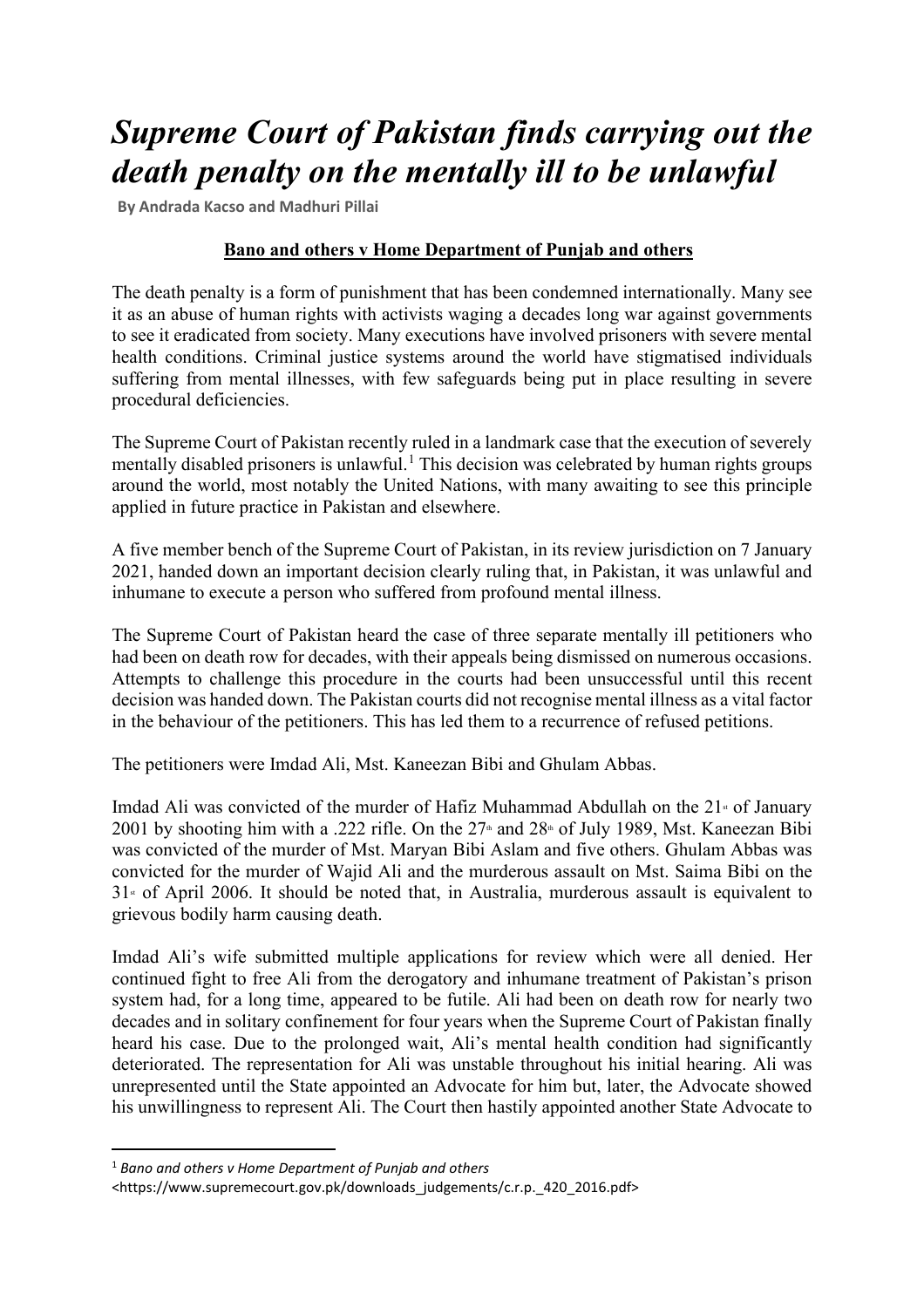his case. This combination of unsatisfactory representation may have affected Ali's chance of being afforded a fair hearing.

The learned Additional Sessions Judge Burewela who initially heard Ali's case came to the conclusion that "there is no reason to believe that Imdad Ali is of unsound mind" [4]. Evidence in Ali's trial supported the notion of him being moved to a mental institution instead of being sentenced to death. The trial judge's finding was appealed to the Learned Lahore High Court but, ultimately, this was dismissed as well. Despite the overwhelming evidence that supported the existence of Ali's mental illness, the court decided to factor in their own character judgements to determine the outcome of his case.

Ali's case was heard before the Supreme Court of Pakistan, creating a precedent for upcoming petitioners with mental illnesses.

The second petitioner, Bibi, was arrested at the age of 16. She was subjected to torturous methods by the Pakistan criminal justice system which saw her mute for nine years due to the trauma that had been inflicted on her. Bibi submitted multiple appeals to the Learned Lahore Court and the Supreme Court of Pakistan to have her case reheard but they were all dismissed. She was diagnosed with schizophrenia by the Punjab Institute of Mental Health. Like Ali, there was overwhelming evidence to suggest that Bibi had a mentally impaired mind but higher courts in Pakistan were unwilling to re-examine her case. She had been on death row for three decades.

The third petitioner, Abbas, had his appeals to higher courts also dismissed and his execution was only stayed by the Honourable Chief Justice of Pakistan. This was due to Abbas' mother petitioning that Abbas had severe learning disabilities. She stated that he suffered from reoccurring seizures and fits that saw him being prescribed antipsychotic medication. However, evidence of these matters had not been presented in Abbas' original trial resulting in his being on death row for nearly two decades.

At paragraph 15, the court stated that an individual with a mental illness is not capable of understanding the nature of their offence and its consequences as it affects the community. The High Court of Pakistan stated that "*Due to their serious mental illness, [the prisoners] are unable to understand and follow the mandatory procedures required to be followed before their execution*". When one suffers from a mental illness, a person is unable to comprehend the rationale of their execution such that administering the punishment is unjust. This case depicts that, when one lacks that capacity to understand, their execution is purposeless. The information in the *Prison Rules 1978* as a whole creates a conclusion that an accused cannot be executed if they do not understand their crime.

At paragraphs 20 and 21 of the judgement, Dr. Mowdat Hussain Rana testified before the Supreme Court of Pakistan that, without expert advice from professionals in the mental health field, it cannot be ascertained if an accused has a mental condition. The result of the condition is that the prisoner cannot adequately defend themselves or understand the retributive aspect of their sentence. This is problematic as an accused will not feel guilt or remorse for their actions, the main aim of retributive justice, and will not understand that what they did was wrong. The community will get no justice from an unrepentant convict and this creates further injustice in Pakistan's society.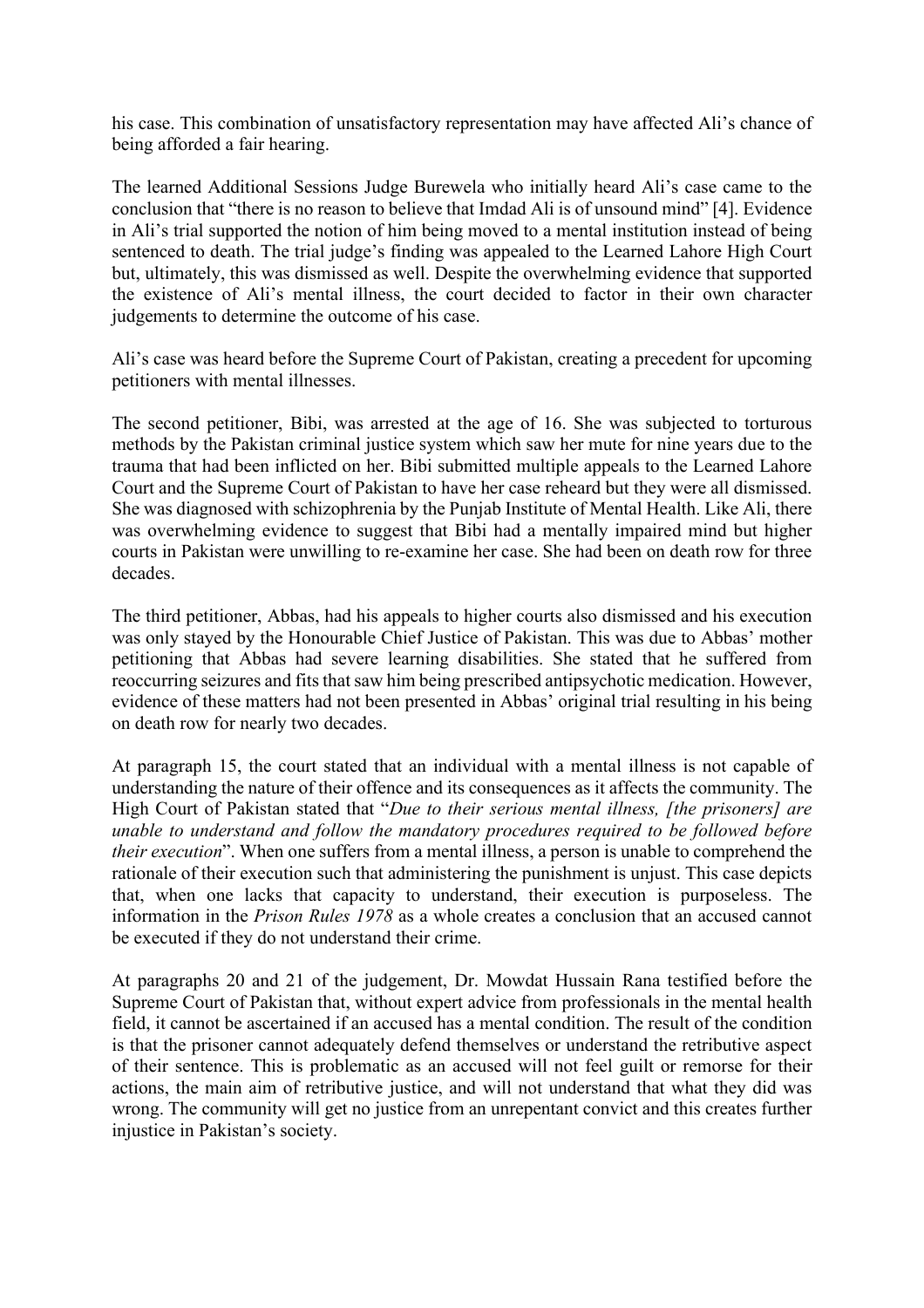In 2019, the Medical Board declared Ali insane and highlighted the possibility that, at the time he committed murder, he was mentally incapacitated. [2](#page-2-0) Having been affected by insanity, it would be beyond the mentality of Ali to understand the moral consequence of his action. Bibi and Abbas, years prior, had provided evidence of their being mentally ill but they were still held on death row and refused permission to bring appeals to present this evidence before a court.

There is a profound need to convert a death penalty into imprisonment for life for the mentally ill. A defendant suffering from mental illness is incapable of making their own defence and instructing their counsel. In this effect, a mentally ill accused cannot be treated like regular individuals. Dr. Rana stated that "*A mentally ill individual with impairment of judgement and insight cannot be treated at par with a normal criminal*" [19]. This is important in analysing the principles and facts of this case, as none of the lower courts factored in evidence of mental illness in the initial trials or refused to hear appeals of petitioners' cases on grounds of insanity. They were treated as though they were of sound mind. Hence the need for other foreign jurisdictions to factor in this principle when hearing cases involving an accused with mental health illnesses.

The Court, notably and extensively, looked to other jurisdictions who incorporated the death penalty in their criminal sentencing. The definition of "mental disorder" by the United Kingdom was examined by the Court to mean "*any disorder or disability of the mind".* The Court then looked to India's *Mental Healthcare Act 2017* for a definition. The laws in India were appreciative of the everchanging research and knowledge of mental disorders and left a window open for a judge to factor this in. Both of these definitions were broad and appreciative of the vastness of the effect a mental disorder can have on a person's personality and psychological characteristics. Pakistan's previous laws are notably absent of an analogous definition and of tolerance for mental health in its criminal justice system.

United States' jurisprudence was also considered. The Eighth Amendment of the United States Constitution does not allow a death sentence to be imposed upon someone who is mentally ill. This is due to the individual not being able to understand their actions such that the penalty had no retributive value. In the case of *Panetti v Quarterman*, [3](#page-2-1) a standard of competency test was established to help the courts decide whether an accused was mentally fit to be executed.

It is important to note that all of the countries mentioned had incorporated values and principles outlined in international treaties, United Nations resolutions against the death sentence and determinations by the World Health Organisation (WHO), in deciding on the content of the term "mental illness" and how it might be applied in the context of the death penalty. Pakistan has now set an example for avoidance of usage of the death penalty in cases where the accused has mental illnesses. Hopefully, other jurisdictions which are still retentionist of capital punishment will, at least, implement the legal rules and procedures developed by the Pakistan Supreme Court to ensure that mental health issues are properly considered in all capital cases.

The Court concluded that a declaration of insanity results in life imprisonment instead of the death penalty. It was ordered for Abbas to be transferred to the Punjab Institute of Mental Health in line with his imprisonment terms and Ali and Bibi's sentence be converted to life imprisonment.

<span id="page-2-0"></span><sup>2</sup> Ibid 79.

<span id="page-2-1"></span><sup>3</sup> *Pannetti v Quarterman*, 551 U.S 930 (2007).